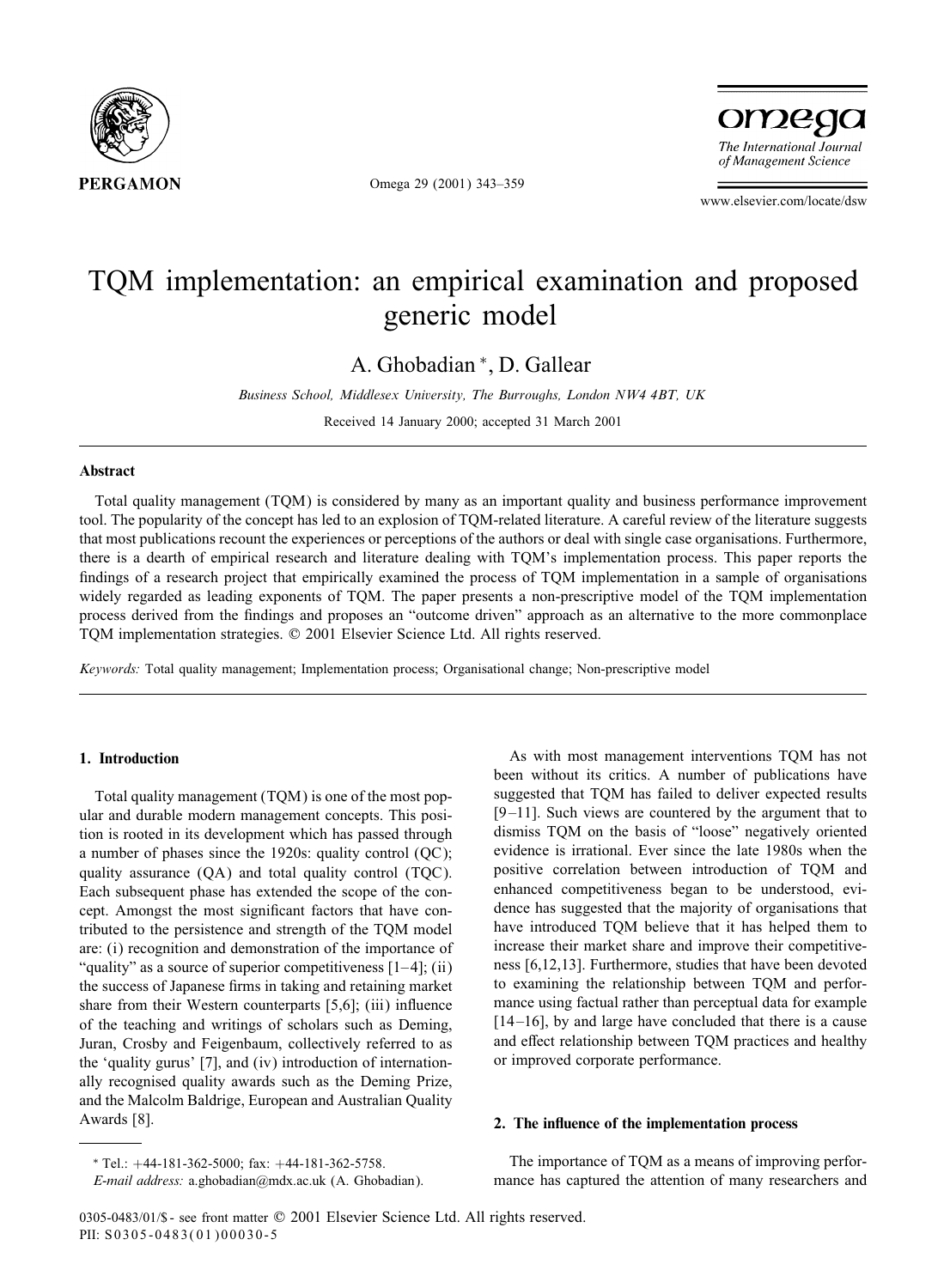writers. An examination of relevant databases bears witness to the large increase since the early 1980s in the volume of TQM-related publications and the range/variety of types of publications where TOM-related contributions appear.<sup>1</sup> Furthermore, these publications range from those dedicated to the subject to those concerned with marketing, economics, general management, personnel and human resource management, industrial engineering and strategic management.

#### *2.1. Importance of implementation process*

It is broadly agreed that central to the long-term success of TQM within an organisation is the implementation process [17–21]. Motwani [20] proposed that TQM will nearly always work when the proper methods to execute it are employed. Shin et al. [21] argued that when TQM has failed, it is not because there was a basic flaw in the principles of TOM, but because an effective system was not created to execute TQM principles properly. Similarly, Reger et al. [17] noted that as instances of TQM failures begin to surface, <sup>2</sup> the weaknesses are usually, though not entirely, attributed to implementation problems. Newall and Dale [22] studied the problems encountered in implementing TQM and other quality improvement initiatives in eight UK-based companies. They concluded that one of the key reasons for future difficulties was poor planning in the introduction stages. Moreover, they pointed out that lack of detailed planning prior to the introduction of quality improvement initiatives had a "knock-on" effect throughout its development and subsequent advancement. These views indicate that the introduction of a TQM approach is not without difficulty. It may be argued that the sheer scale of the change inherent in moving away from the conventional management model towards TQM contributes heavily to this difficulty. Grant et al. [23] suggested that the implementation of TQM provided a challenge similar to those involved in the management of other revolutionary transitions—once underway how does the organisation "keep the lid on it?" [5].

Implementation process is important for a number of reasons. Central to these is the requirement that for TQM to take root successfully in the long term, it must have a positive influence not only on employees' behaviour, but also on their attitudes and values. Ahire and Rana [19] proposed that as with any new concept, the extent to which TQM will be successful in any organisation is determined by its initial impact and its perceived worth as a new way of operating. According to Ahire and Rana [19], the literature dealing with participative decision making and organisational dynamics points to the fact that any new technical or management approach is either accepted sincerely or rejected based on the first few experiences with it. This led them to postulate that the first impression of the initial phase of TQM implementation contributes significantly to the long-term confidence and support of all participants in a TQM approach.

## *2.2. Implementation process*: *a brief review of the literature*

Despite TQM's perceived importance, examination of the published material reveals that little attention has been devoted to examining the TQM implementation process. This is in contrast to identification and examination of its prevalent components [14,24-27]. Moreover, it appears that examination and discussion of TQM implementation is dominated by single case evidence [28–31]. When these case study contributions are examined it becomes clear that in many the implementation "process" is only cursorily examined. Rather, attention is paid only to the introduction process of specific parts or elements of TQM approach. More substantial case studies that do deal with the process of implementation can be found in  $[32-35]$  for example. Review of these contributions is beyond the scope of this paper. Nevertheless, it is clear upon examination that most concern organisations that at the time the study took place were relatively new to TQM, and thus provide a fairly limited picture. An extensive review of the literature revealed only three empirical multiple-organisation studies primarily dedicated to the examination of TQM implementation process [22,24,36,37]. Mann and Kehoe [24] examined the process of TQM implementation in 21 UK-based organisations with at least two years experience of TQM and concluded that the implementation processes used were largely diverse and there appeared to be no one dominant approach. The data led them to conclude that there appeared to be no optimum approach to implementation. Harte and Dale [36,37] examined the process of TQM implementation in eight professional service organisations. They too found that a variety of means for launching TQM were used, though most followed the same basic process: diagnosis; goal determination and implementation. Newall and Dale [22] concluded from their study of eight UK organisations (seven were manufacturers) that despite the different interpretations and descriptions of the development of the quality improvement process, companies do pass through a number of discrete phases during the introduction of TQM. They identified six phases: awareness; education and training; consolidation; planning, problem identification and problem solving; implementation of quality improvement plans; and assessment.

A number of studies have examined the process of implementation as a part of a broader study of TQM [25,38,39]. The common conclusion of these studies was that implementation was firm specific. Based on their own review of the TQM literature, Shinet al. [21] concluded that

<sup>1</sup> For example, the ABI Inform CD-ROM Database, which provides citations of articles in a large and diverse number of journals dealing with management-related issues, revealed that between January 1986 and December 1991 a total of 407 articles were referenced. Between January 1992 and December 1995 the number of articles referenced was 2281—a significant increase in volume.

 $2$  Reger et al. [17] did however note that studies reporting the failures have provided scant theoretical justification for their results.